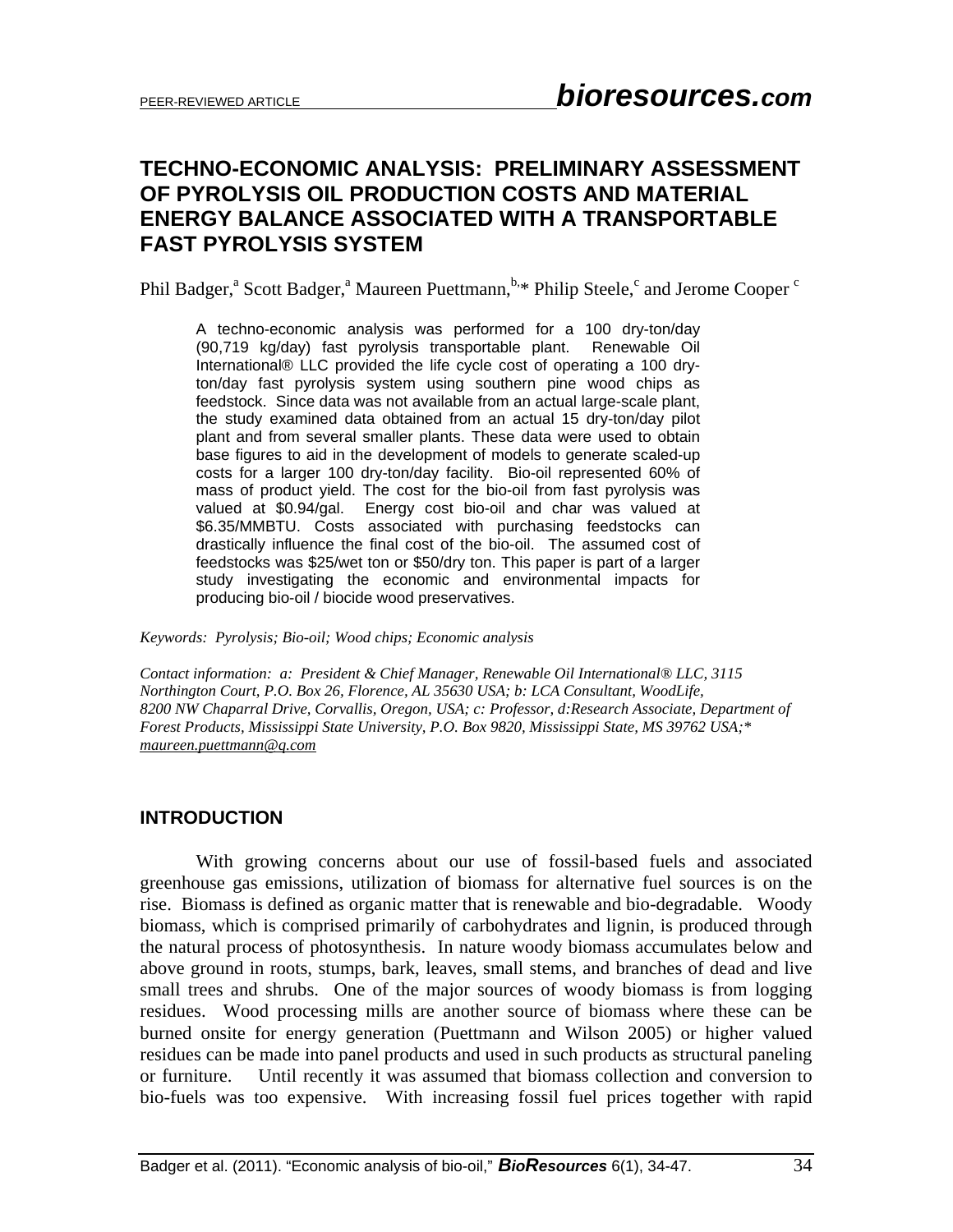technological advances in conversion processes, the interest in bio-fuels is growing. Biomass availability was assessed by Gan and Smith (2006) on a regional basis. They reported that nearly half of the national available biomass (17.5 million dry tons) is located in the southern United States, and this material has the potential to displace 8.4 million tons of carbon.

Biomass can be converted to either ethanol or bio-oil. Ethanol is an alcohol fuel made from the sugars found in plants and produced by fermentation or an enzymatic reaction. Bio-oil is defined as an organic liquid fuel produced by a process called pyrolysis. Fast pyrolysis is the chemical decomposition organic materials by heat (500ºC) in the absence of oxygen (Bridgwater et al. 1999). After cooling and condensation, a dark brown mobile liquid (bio-oil) is formed. Bio-oil typically has a heating value about half that of conventional fuel oil. The conversion process produces three main products: a liquid organic, char, and gases. While the procedure is related to the traditional pyrolysis processes for making charcoal, fast pyrolysis is an advanced process that is carefully controlled to give high yields of liquid. Several studies have reported yields of 50-75% bio-oil, 15-25% char, and 10-20% gas (Gregoire and Bain 1994; Mullaney and Farag 2002).

For nearly a decade techno-economic analyses have been performed for pyrolysis oil production (Gregoire and Bain 1994; Mullaney and Farag 2002; Ringer et al. 2006). Costs to produce bio-oil can be significantly different depending on the analysis and size of plant. Large-scale plant systems tend to generate lower production costs, despite the fact that they have not yet achieved commercial status. A study by researchers at the University of New Hampshire investigated the conversion of wood chips to bio-oil as a substitute for #2 fuel oil (Mullaney and Farag 2002). They looked at a DynaMotive fast pyrolysis reactor with feedstock rates of 100, 200, and 400 metric tons/day. Production cost ranged from \$17/GJ for a 100-dry metric ton/day (110 ton/day) to \$13/GJ for a larger plant with a feed input of 200-dry metric ton/day (Mullaney and Farag 2002). Other reports have estimated production costs at \$11.7/GJ and \$14.5/GJ for a 220-dry ton/day and 110-dry ton/day plant size, respectively (Ringer et al. 2006).

This study provides a techno-economic analysis for the development of a transportable 100 dry-ton/day (dtpd) fast pyrolysis module system able to process pine wood chips (Renewable Oil International® (ROI) 2009). The largest plant ROI has fabricated to date is a 15-dtpd. Since data was not available from an actual large-scale plant project, this study utilized data obtained from an ROI pilot plant and from several smaller plants with a similar design. The data was used to obtain base figures as a model to generate scaled-up costs for a larger 100-dtpd facility.

Mobile systems are defined as trailer-mounted units, typically smaller than 50 dtpd. Larger units are manufactured in modular configurations that are transportable (not necessarily wheel-mounted). The 100-dtpd system would incorporate two or more modules that can be hooked together once on site. The modular units can remain at one site for its entire useful life or be transported to a new area based on feedstock availability. If the available feedstock dries up or feedstock prices become too expensive, the modular units can be picked up by crane and transported to a new location. The enclosed modules also provide protection from the elements and security when a plant is placed outdoors.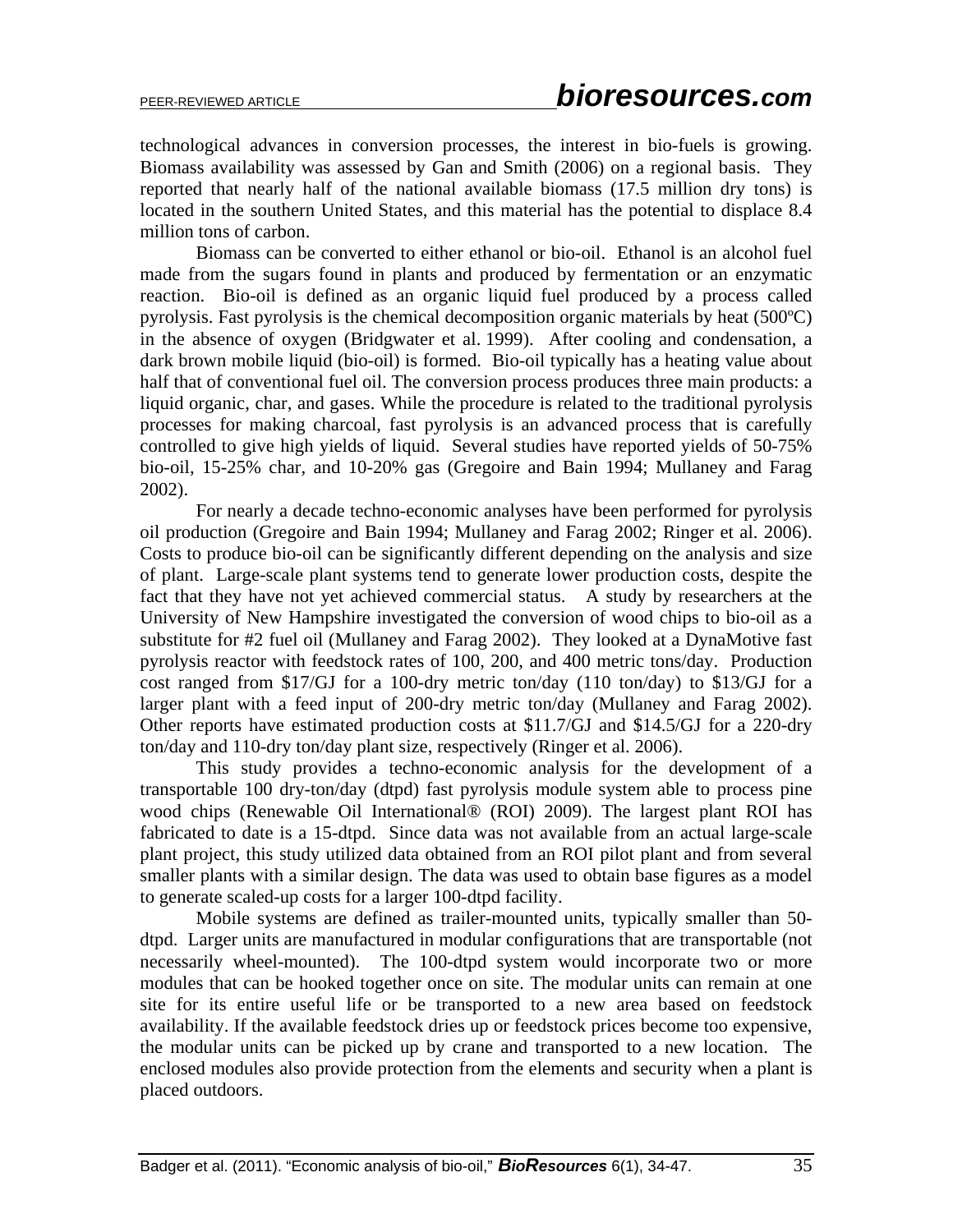## **EXPERIMENTAL**

### **Process Description**

#### *Feedstock preparation*

Feedstocks determine the type of pre-processing equipment required for particle size reduction and the amount of drying required. For this study it was assumed that whole tree pine wood chips with an average moisture content of 50% (wet basis) (100% oven-dry basis) were processed. The whole tree chips (0.06-0.12 inch; 2-3 mm) were dried on an onsite dryer from a moisture content of 50% to a maximum moisture content of 10% (wet basis). For this analysis a feedstock ash content of 1% (by weight) was assumed. In the case that wood chips did not meet the criteria, they would require additional pre-processing. Depending on feedstocks, pre-processing equipment includes a chipper, grinder, dryer, or a hammermill. Pre-processing equipment assumed for this study included a dryer and a hammermill.

### *Pyrolysis reactor*

For true fast pyrolysis the feedstock is rapidly heated to bring the feedstock particles to temperatures of 752 to 1,022 °F (400 to 550 °C) within roughly one second. The thin particle dimension facilitates rapid heat transfer and improves pyrolysis oil yield and quality. While in the absence of oxygen, the organic materials in the feedstock are converted to a complex mixture of oxygenated hydrocarbons. Three separate products are produced during pyrolysis: a condensable liquid (pyrolysis oil), a charcoal coproduct, and a non-condensable gas (syngas). Pyrolysis oil is the target product of the fast pyrolysis process with an approximate density of 10 lbs/gal at 59  $\degree$ F (1.20 kg/L 15 ºC) with an Low Heat Value (LHV) energy content of approximately 80,000 Btu/gal (13- 18 MJ/kg). Summary tables for mass and energy balances for the 100-dtpd (90,718 kg/day) module are included in Tables 1 and 2.

| . . a. .op o. .a.o.o o ao<br><b>Material, wet basis</b> | Input green lb/hr  | <b>Output lb/hr</b> | <b>Percent Yield based</b> |
|---------------------------------------------------------|--------------------|---------------------|----------------------------|
|                                                         | (kg/hr)            | (kg/hr)             | on output                  |
| Wood chips, 50% MC                                      | 16,666<br>(7, 560) |                     |                            |
| Water vapor from dryer                                  |                    | 7,407<br>(3,360)    | 46.8%                      |
| Bio-oil                                                 |                    | 5,000<br>(2, 268)   | 31.6%                      |
| Char                                                    |                    | 2,083<br>(946)      | 13.2%                      |
| Ash                                                     |                    | 92<br>(42)          | 0.6%                       |
| Syngas                                                  |                    | 1,250<br>(567)      | 7.9%                       |
| <b>Totals</b>                                           | 16,666<br>(7,560)  | 15,832<br>(7, 183)  | 100%                       |
| <b>Difference</b>                                       |                    | 925<br>(420)        |                            |

| <b>Table 1.</b> Summary of Mass Balance for 100-dtpd (90,718 kg/day) Input Feed for |  |  |  |
|-------------------------------------------------------------------------------------|--|--|--|
| <b>Transportable Module</b>                                                         |  |  |  |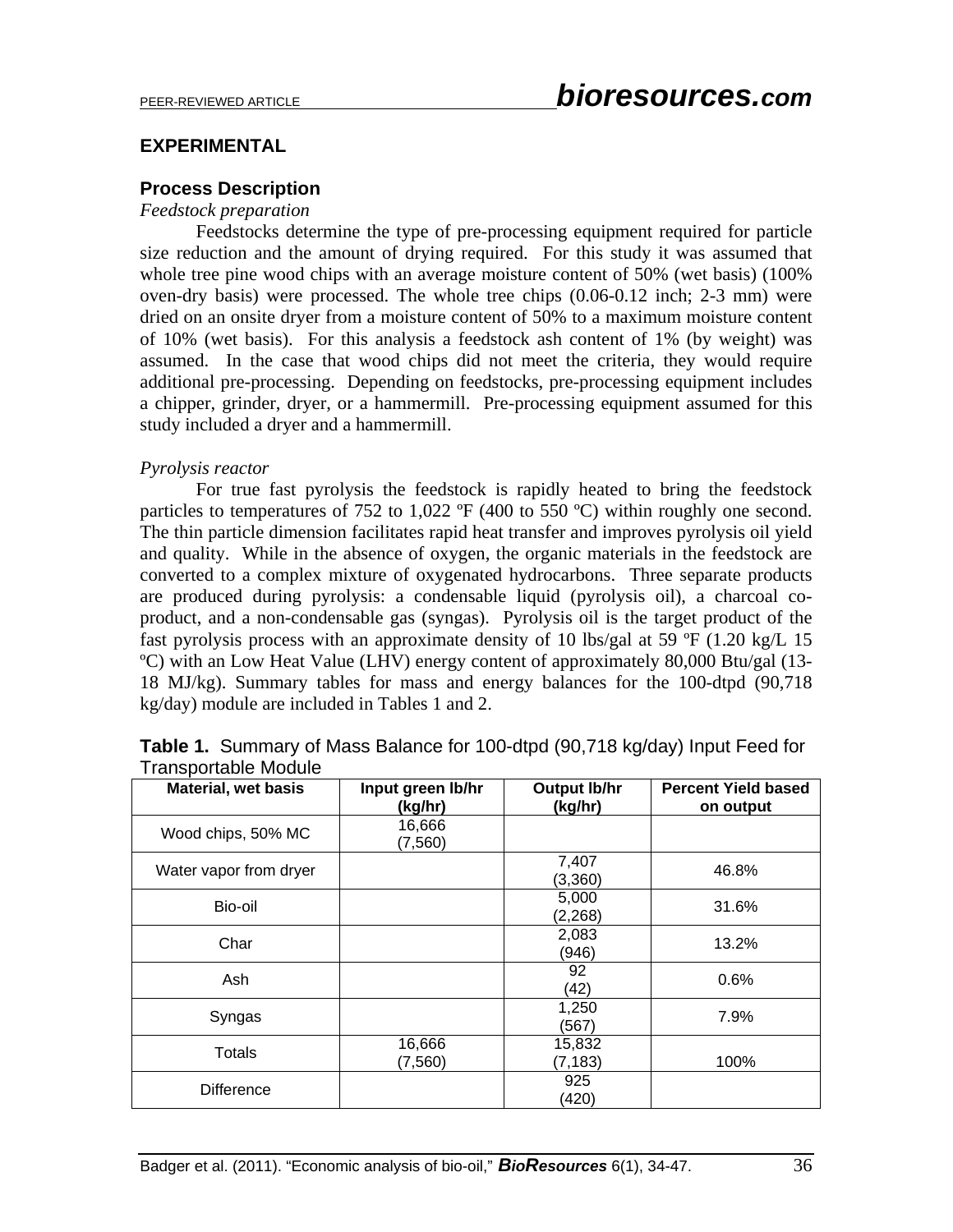### **Table 2.** Summary of Energy Balance for 100-dtpd (90,718 kg/day) Input Feed for Transportable Module

| <b>Material</b>               | <b>Input BTU/hr</b><br>(MJ/hr) | <b>Output BTU/hr</b><br>(MJ/hr) |
|-------------------------------|--------------------------------|---------------------------------|
| Wood chips, 50% MC, wet basis | 74,997,000<br>(79, 126)        |                                 |
| Water vapor from dryer        |                                |                                 |
| Bio-oil                       |                                | 40,000,000<br>(42, 202)         |
| Char                          |                                | 24,996,000<br>(26, 372)         |
| Furnace ash                   |                                | 13,708<br>(14)                  |
| Syngas                        |                                | 5,625,000<br>(5,935)            |
| System heat losses            |                                | 4,362,292<br>(4,602)            |
| <b>Totals</b>                 |                                | 74,997,000<br>(79, 126)         |

The primary factors that influence the pyrolysis oil yield are the type of feedstock and the cleanliness of the feedstock processed (ash content) (Table 3).

**Table 3.** Percent Yield of Products from Fast Pyrolysis for 100-dt (dry ton)/day (90,718 kg/day) Transportable Module

| <b>Material, wet basis</b>           | Input Ib/hr<br>(kg/hr) | <b>Output lb/hr</b><br>(kg/hr) | <b>Percent Yield</b> |
|--------------------------------------|------------------------|--------------------------------|----------------------|
| Wood Chips, 10%<br>MC, (green basis) | 9,260<br>(4,200)       |                                |                      |
| Water vapor                          |                        | 835<br>(379)                   |                      |
| Bio-oil                              |                        | 5,000<br>(2, 268)              | 60%                  |
| Char                                 |                        | 2,083<br>(907)                 | 24%                  |
| Ash                                  |                        | 92<br>(42)                     | 1%                   |
| Syngas                               |                        | 1,250<br>(567)                 | 15%                  |
| <b>Totals</b>                        |                        | 9,260<br>(4,200)               | 100%                 |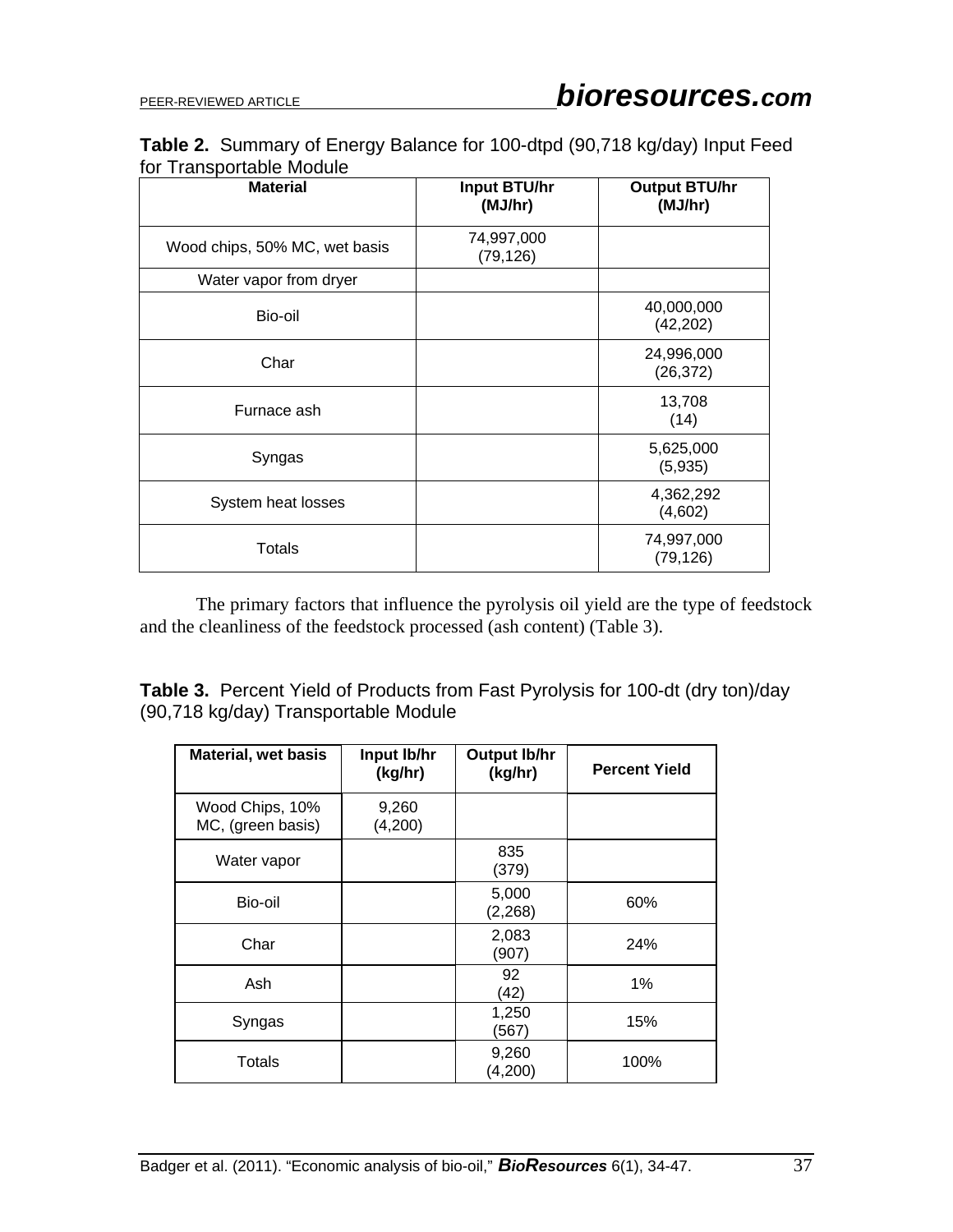Debarking pine logs before chipping will help eliminate much of the dirt, stone and other debris that can accumulate during the logging process. Since these impurities are inorganic in nature, their presence will increase the ash content and lower the pyrolysis oil yield. The ROI module produced yields of 60, 24, 15, and 1% for bio-oil, char, gas, and ash, respectively. Yields as high as 75% for bio-oil were reported by Innovative Natural Resources Solutions LLC (2004), while bio-oil yields between 60 and 70% from fast pyrolysis are more typically reported (Ringer et al. 2006; Putsche 2004; Mullaney and Farag 2002). All of the syngas produced is burned on-site for process heat. The char is also used for process heat or sold for revenue.

Elemental analysis was not performed on the bio-oil product for this study. The assumption was that the elemental and physical properties of the pyrolysis products would fall within the range of published data (Gregoire and Bain 1995; Ringer et al. 2006; Innovative Natural Resource Solutions 2004; Farag and Mullaney 2002). Some typical properties of wood-derived bio-oil are: moisture content 15-30%, pH 2.5-3.7, carbon content 48-60%, hydrogen content 5.9-7.2%, oxygen content 34-45%, and ash content 0.01-0.2% (Bridgwater et al. 1999).

#### *Furnace*

The syngas produced (15% by wt.) by the process is piped to a furnace associated with the plant and burned for process heat (Table 4). The use of syngas for process heat would offset the use of fossil-based energy for process heat. Seventy-five percent (1,562 lb/hr) of the char produced is used for process heat for the plant. The remaining twentyfive percent (521 lb/hr) is sold for revenue. Over 23 million BTUs (MMBTU) per hour (24,893 MJ/hr) were produced in the furnace. The dryer consumed over 7 MMBTU/hr or 30% and the pyrolysis reactor consumed over 16 MMBTU or 69% of total energy. A small amount of light petroleum gas is necessary at start-up of the system. This amount was assumed to be insignificant compared to the total energy generated and consumed by the system. Figure 1 contains the flow diagram of the ROI Transportable Module System. The solid lines represent mass flow through each process and the gray shaded lines represent energy flows.

|                              | <b>Self-generated Energy input</b> | <b>Energy Requirements</b> |
|------------------------------|------------------------------------|----------------------------|
| Product /<br><b>Process</b>  | <b>BTU/hr</b><br>(MJ/hr)           | <b>BTU/hr</b><br>(MJ/hr)   |
| Char                         | 18,000,000<br>(18,991)             |                            |
| Syngas                       | 5,594,185<br>(5,902)               |                            |
| <b>Dryer</b>                 |                                    | 7,407,407<br>(7, 815)      |
| Pyrolysis and<br>system loss |                                    | 16,186,778<br>(17,078)     |
| <b>Totals</b>                | 23,594,185<br>(24, 893)            | 23,594,185<br>(24, 893)    |

| <b>Table 4.</b> Furnace Inputs and Energy Requirements from Fast Pyrolysis for 100- |  |
|-------------------------------------------------------------------------------------|--|
| dt/day (90,718 kg/day) Transportable Module                                         |  |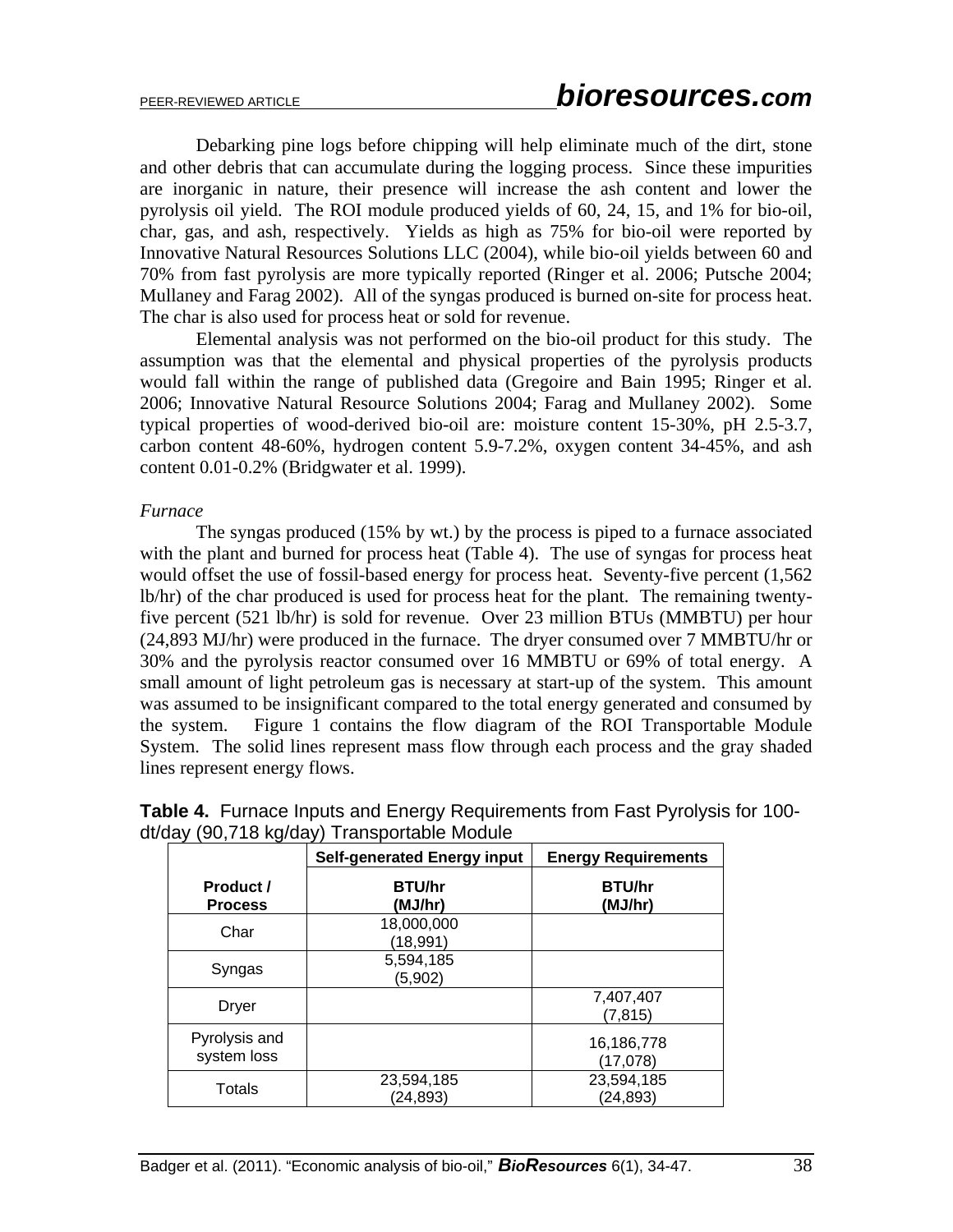

**Fig. 1.** ROI system diagram for production of bio-oil from pine wood chips

## **RESULTS AND DISCUSSION**

### **Economic Analysis**

Equipment requirements and capital cost estimations are based on the assumptions of feedstock inputs and product yields described earlier. Total capital cost associated with a 100-dtpd (200 wet-ton/day) ROI fast pyrolysis transportable module was \$6,030,816. Equipment included in capital cost are: the plant modules, a dryer, a hammer mill, and a feedstock metering bin, along with all associated conveyors and, site preparation and permits. Capital costs do not follow a linear relationship with the plant size and, in fact, there is a strong decreasing economy of scale with decreasing plant sizes.

### *Variable Costs*

 Operating costs include all variable and fixed costs associated with the 100-dtpd ROI transportable system minus any capital depreciation or interest payments. Variable costs are expenses that vary with the level of production. Variable costs included feedstock costs, electrical and thermal requirements, maintenance, and other miscellaneous expenses. The price of feedstocks within the feedstock procurement area can greatly influence the system's cash flows. For this very reason, transportable plants allow the system to be moved away from areas where resources may have become scarce or expensive. However, for this analysis, we assumed the plant is affixed to one location. Feedstock for this study, a \$25.00/green ton (\$50.00/dry ton) for pine wood chips with a moisture content of 50% was used. Feedstock expenses are summarized in Table 5.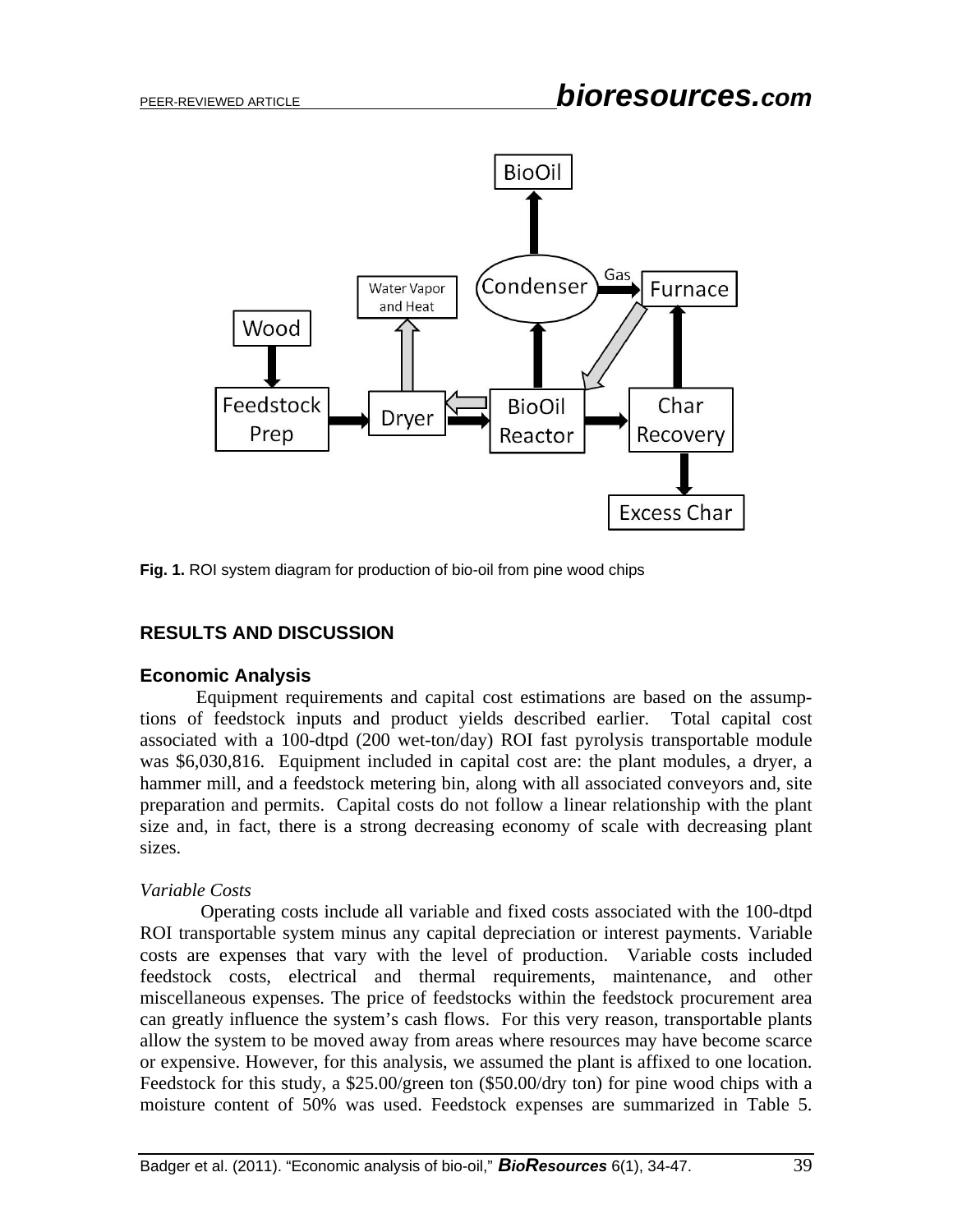Comparative feedstock prices are summarized in Table 6. Feedstock can range from \$30 - \$50 per dry ton. Difference in cost can be attributed to wood species, bark content, transportation distances, market conditions, and other factors. Thus, fluctuations in feedstock cost can drastically influence cash flows. Costs in this study were based on an assumed 80% online plant operating efficiency which is considered conservative and should rapidly increase to over 90% as the technology matures. Total pyrolysis oil yield was 60% at a feedstock cost of \$1,460,000 per year (Table 5). An operation year consisted of 292 working days (=80% online). The plant yields are not dependent on feedstock moisture, since all feedstocks are dried to a maximum moisture content of 10% before entering the process reactor. The moisture in the feedstock will vaporize and recondense as a component of the bio- oil. Moisture content does, however, affect the overall system energy requirements and the volume of feedstock that has to be purchased and pre-processed.

| <b>Feedstock</b>                              | <b>Units</b> | Per Day   | Per Ton          | Per Yr      |
|-----------------------------------------------|--------------|-----------|------------------|-------------|
|                                               |              |           |                  |             |
| Feedstock, plant size (wet tons) <sup>1</sup> | Ton          | 100 (200) |                  |             |
| Feedstock processed                           |              |           |                  |             |
| 80% online/day                                | Ton          | 160       |                  |             |
| Pyrolysis oil liquid                          | Gal          | 12,000    |                  | 3,504,000   |
|                                               |              |           | \$50 (\$25 green |             |
| Feedstock, pine wood chips                    | \$           | 5.000     | ton)             | \$1,460,000 |

**Table 5.** Based on 100-dtpd Feedstock Input

**Table 6.** Feedstock Cost Analysis Comparison

| <b>Plant Size</b> | Feed Cost \$ Dry Ton  | <b>Species</b> | <b>Source</b>          |
|-------------------|-----------------------|----------------|------------------------|
| 100 dtpd          | \$40 (\$20 green ton) | pine           | Ringer et al. 2006     |
| 550 dtpd          | \$30 (\$15 green ton) | pine           | Putsch 2004            |
| 440 dtpd          | \$33 (\$18 green ton) | Pine/spruce    | Mullaney 2002          |
| $1000$ dtpd       | \$40 dry ton          |                | Gregorie and Bain 1994 |

 Figure 2 illustrates what effects fluctuations in feedstock price can have on the internal rate of return (IRR) and the net present value (NPV). The IRR is the rate of return that investors would earn if they invested in this project, rather than investing their money somewhere else. The NPV is defined as the total present value of a time series of cash flows. The IRR of an investment is the interest rate at which the net present value of costs (negative cash flows) of the investment equal the net present value of the benefits (positive cash flows) of the investment. If there are no capital constraints, all projects with a positive net present value should be accepted. Two other variables that can influence IRR swings are the payroll costs and the market value of the products and coproducts. A financial pro forma based on the above assumptions--(\$25.00/green ton and 80% online operating time) --returned an IRR of 35% and an NPV of \$1,969,614. Revenue streams were calculated by pricing the pyrolysis oil at a 15% discount to the fossil fuel it is competing against. In this scenario, residual heating oil was selected. The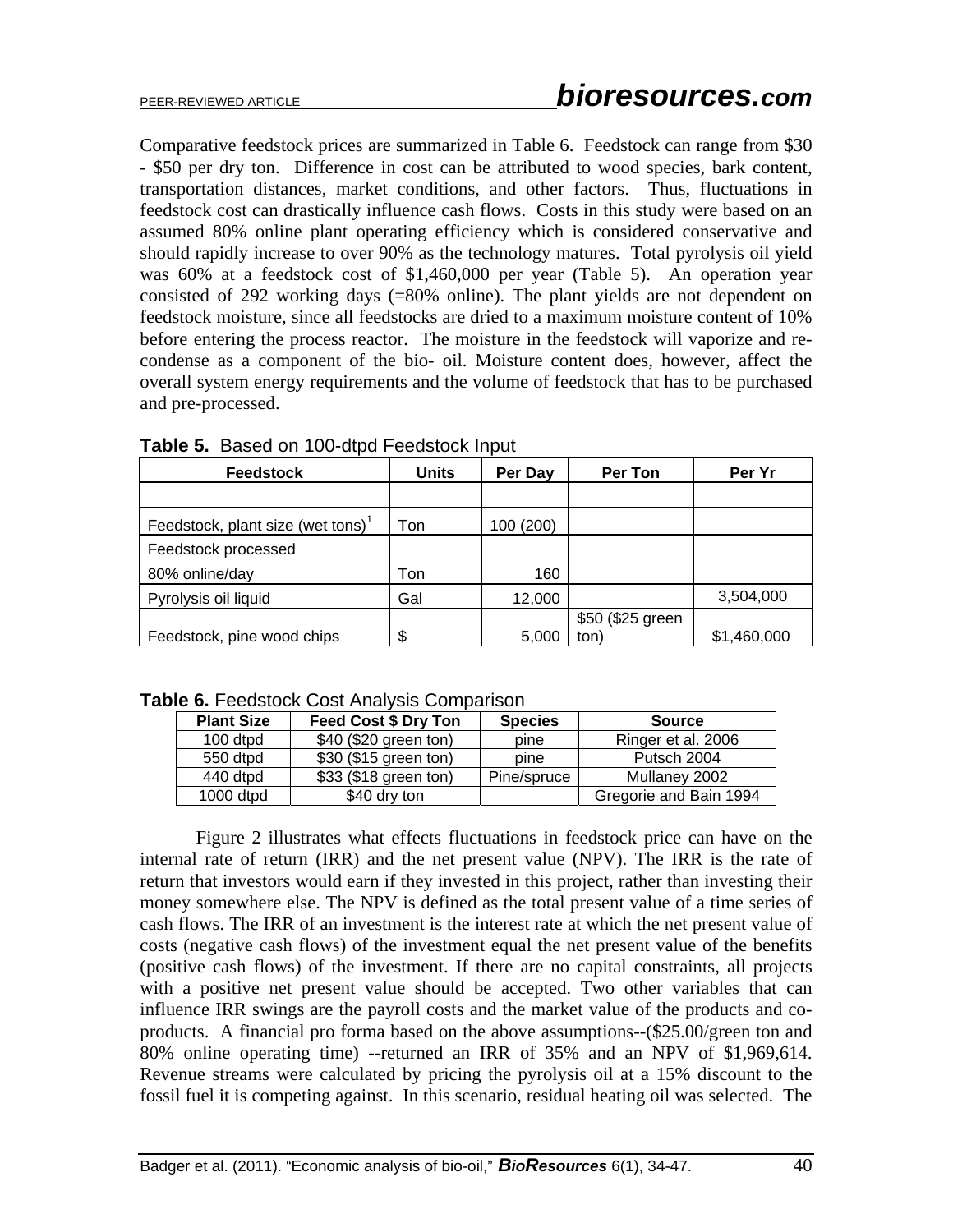$\overline{a}$ 

discount provides potential customers an incentive to switch to pyrolysis oil, and to compensate for any end-use device modifications, if required. The Energy Information Agency's  $(EIA 2010)^1$  national average price for residual heating oil for 2008 was \$13.17/MMBtu (\$1.976/gallon). Therefore, pyrolysis oil was valued at \$10.99/MMBtu (\$1.65/gallon), and a conservative \$75.00/ton was assumed for char revenue streams. By increasing the online operating time to 90% the system would return a 39% IRR with an NPV of \$2,462,329.



**Figure 2.** Feedstock cost influence on the Internal Rate of Return (IRR), from Fast Pyrolysis for 100-dt/day (90,718 kg/day) Transportable Module, 90% online

The feedstock moisture content determines the amount of energy required for drying. Thermal process energy for the reactor and dryer can be provided from the syngas and supplemented by the char produced by the process. With 50% feedstock moisture content, all of the syngas generated and 75% of the char generated provide the thermal energy requirements for both the dryer and pyrolysis reactor.

The use of the syngas and char can offset the need for fossil based energy sources. Therefore, the only revenue stream lost is from the opportunity cost of selling char to competing markets. In some cases, char has more value in outside markets instead of using it onsite to provide process heat. In those cases, the added revenue from the sale of char would cover the additional costs of fossil fuels needed to meet the thermal requirements. Thermal energy requirements for drying pine wood chips and the amount of char co-product needed to produce the energy (thermal drying energy) are listed in Table 4. The remaining syngas not required for the pyrolysis oil reactor would also be available for drying.

As long as co-products are used to provide process heat for the dryer and the reactor, the thermal energy costs impacting operating costs will be minimal. The remaining variable costs include electrical utilities, product transportation expenses, maintenance, and miscellaneous expenses (Table 7).

<sup>&</sup>lt;sup>1</sup> http://tonto.eia.doe.gov/dnav/pet/hist/LeafHandler.ashx?n=PET&s=D300600002&f=M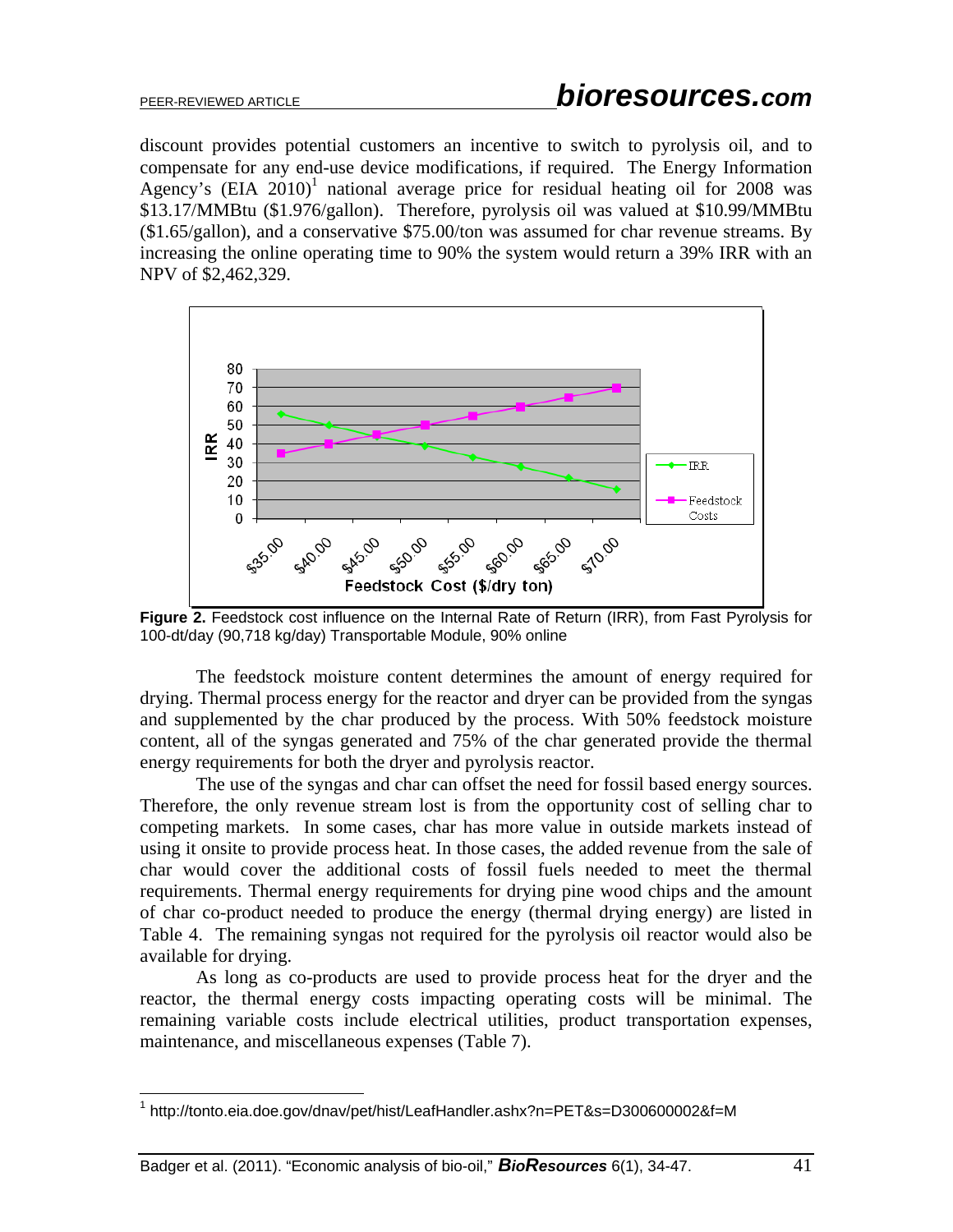**Table 7.** Annual Cost for Energy Associated with Operations, Transportation, and Maintenance for a 100-dry ton/day Plant Size using Pine Wood Chips **Feedstock** 

|                            | Cost/year |
|----------------------------|-----------|
| <b>Energy cost</b>         |           |
| Grid electricity           | \$104,869 |
| Thermal energy             | 0         |
| <b>Transportation cost</b> |           |
| Pyrolysis oil              | \$76,692  |
| <b>Maintenance cost</b>    |           |
| Parts, labor, supplies     | \$91,551  |
| Total                      | \$273,112 |

The electrical requirements for the ROI system are based on horsepower totals and other known electrical components. Thermal energy costs will fluctuate based on the amount of moisture content in the feedstock, pre-processing equipment required, and the amount of co-products substituted for fossil fuels. Of course many costs will also fluctuate based on geographic area. A flex fuel burner is included as part of the furnace module in the initial capital cost. This burner allows the operator to use both syngas and char from the process as well as propane or industrial natural gas. A 100-dtpd (80% online) system, processing pine wood chips, will produce 7,008 tons (6, 350,293 kg) of char (24% yield) per year (Table 3) or the equivalent of 18 MMBTU/yr (18,991 MJ/yr) (Table 4). This energy is available for process heat or an additional revenue stream. For this scenario (pine wood chips @ 50% mc), all of the syngas and 75% of the char produced cover all of the thermal energy requirements for both the reactor and dryer.

The pyrolysis oil transportation costs were estimated on a cost-per-gallon basis. The average haul distance was assumed to be 40 miles (64 km) one way to market. No transportation costs were included for the remaining 25% of char available for resale. The maintenance expenses are for high temperature grease, gasket material, couplings, component replacement, and other standard maintenance, most of which will occur on an annual basis. The maintenance costs were estimated at 2.5% of the pyrolysis module cost (not the total system cost). The low maintenance expenses are a direct result of the simplicity of ROI's technology. The simple design as well as the use of readily available components allows plant operators to perform maintenance instead of requiring a specialized craftsman.

## *Fixed costs*

The fixed costs associated with ROI systems include employee wages, fringe benefits, insurance, laboratory fees, loan payments, and overhead costs. Plant operator scheduling was based on the fuel ethanol industry, since the plant will operate 24x7 with two 12-hour operator shifts-similar to the schedules worked in the fuel ethanol industry. An operation year consisted of 292 working days. Within the fuel ethanol industry, operators work two days, and then are off two days, then on three days, then off three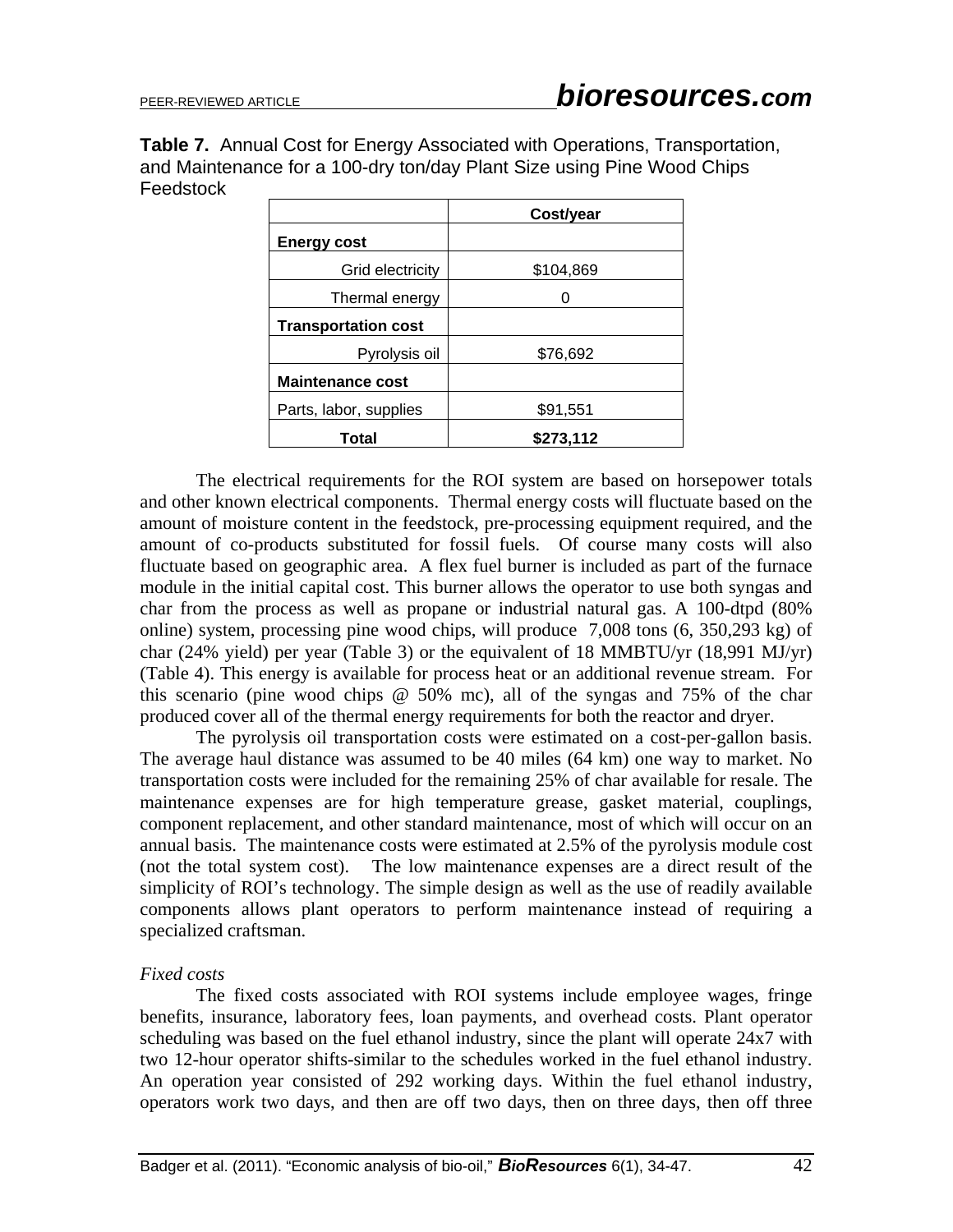days, and the cycle is repeated. Many fuel ethanol plants have the night and day (12 hour) shifts trade places every month. All other employees will normally work from 8 am-5 pm Monday through Friday. Salaries from the fuel ethanol industry were used as a guide<sup>2</sup>.

Each day shift will have two operators—one to watch the control console and two to float around the plant and to handle keeping the feed hopper full, receipt of feedstock, and product load outs. The operator positions are cross-trained and interchangeable and will rotate in their jobs every day. Two operators per shift can operate the plant. Four to five truck loads equate to 100 tons of feedstock per day and feedstock deliveries and product load-outs will only be conducted during the day when a third operator is available.

Thus, 10 operators are needed. The third operator will handle also routine maintenance and assist both of the primary operators as needed and fill in if one of the primary operators needs to be off for any reason. If the plant should go down, all operators on duty are available to work on the plant. Due to the simplicity of the ROI technology, an engineering degree is not required for plant operators, although an aptitude for mechanical and/or electrical systems is required. ROI's goal is to offer a completely automated system. As ROI's system automation progresses, fewer employees should be required, thereby decreasing operating costs.

Salary and benefit estimates are provided in Table 8 based on information gathered from the ethanol industry<sup>1</sup>. The travel costs are primarily for an assistant manager handling outside marketing and feedstock procurements. Salaries and benefits will vary by geographic regions.

| Labor                                           |               |  |
|-------------------------------------------------|---------------|--|
| Plant manager                                   | \$<br>55,000  |  |
| Asst plant manager/bookkeeper                   | \$<br>35,000  |  |
| Plant operators (Console, Floating)<br>(10<br>@ |               |  |
| \$30,000/yr)                                    | \$<br>300,000 |  |
| Subtotal labor w/o fringe                       | \$<br>390,000 |  |
| Labor fringe rate (40%)                         | \$<br>156,000 |  |
| Subtotal labor w/ fringe                        | \$<br>546,000 |  |
|                                                 |               |  |
| <b>Travel related costs</b>                     |               |  |
| Automobile lease, fuel, insurance               | \$<br>7,200   |  |
| Travel                                          | \$<br>12,000  |  |
| <b>Subtotal travel</b>                          | \$<br>19,200  |  |

**Table 8.** ROI System 100-dtpd Annual Wage & Labor Breakdown

An estimation factor of 1% of gross receipts for liability insurance was applied. Property insurance varies by geographic area and depends on many variables such as the percent assessed to find the tax valuation basis and the local and state property tax millage rates. Property and liability insurance rates can be found in Table 9 along with other general and administrative expenses.

 2 M. Bryan, BBI International LLC, Cotopaxi, CO, personal communication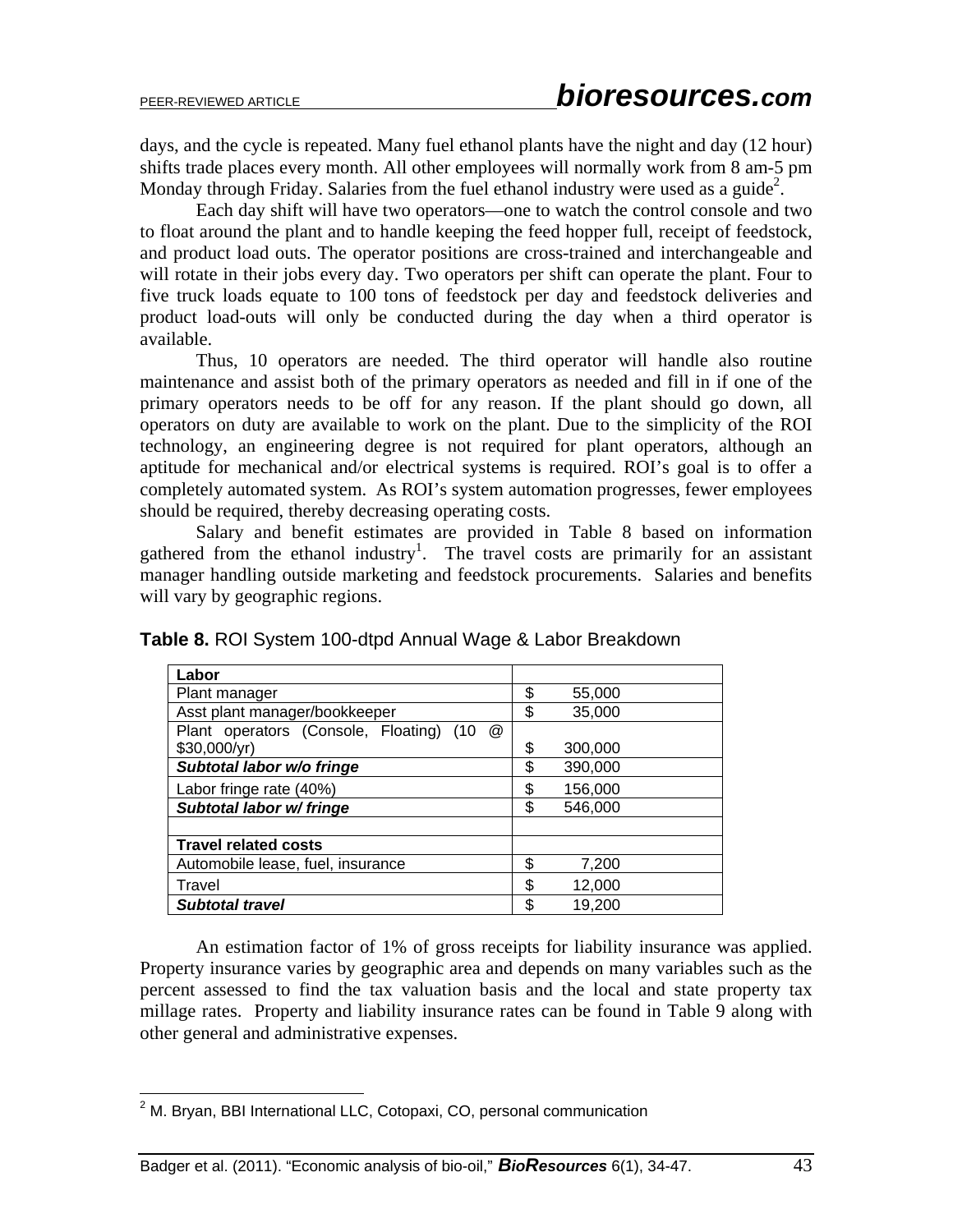| Table 9. Average Annual General & Administrative Fixed Expenses |
|-----------------------------------------------------------------|
|-----------------------------------------------------------------|

|                      | 100-dtpd |
|----------------------|----------|
| Property insurance   | \$42,113 |
| Liability insurance  | \$39,539 |
| Laboratory analysis  | \$19.150 |
| <b>Miscellaneous</b> | 6.277    |

A summary of all operating and capital costs discussed previously for the100-dtpd ROI fast pyrolysis system described in this paper is found in Table 10.

|                                                                       | Unit per yr              | 100-dtpd        |  |
|-----------------------------------------------------------------------|--------------------------|-----------------|--|
|                                                                       |                          | Pine Wood Chips |  |
| Variable Costs                                                        |                          | \$ (US dollars) |  |
| Feedstock costs (\$25.00/green ton)                                   | \$                       | 1,460,000       |  |
| <b>Electrical utilities</b>                                           | \$                       | 104,869         |  |
| <b>Thermal utilities</b>                                              | \$                       | 0               |  |
| Maintenance                                                           | \$                       | 91,551          |  |
| Trucking costs (pyrolysis oil)                                        | \$                       | 76,692          |  |
| <b>Subtotal Variable Costs</b>                                        | \$                       | 1,733,112       |  |
| <b>Fixed costs</b>                                                    |                          |                 |  |
| Wages & benefits & travel                                             | \$                       | 565,200         |  |
| Property insurance                                                    | \$                       | 42,113          |  |
| Liability insurance                                                   | \$                       | 39,539          |  |
| Laboratory fees                                                       | \$                       | 19,150          |  |
| <b>Subtotal Fixed Costs</b>                                           | \$                       | 666,002         |  |
| <b>TOTAL Annual Operating Costs (fixed +</b><br>variable)             | \$                       | 2,399,114       |  |
| ROI system capital costs <sup>17</sup>                                | $\overline{\mathcal{S}}$ | 6,030,816       |  |
| Annual loan payment 100% borrowed<br>(9% interest rate, 10 year term) | \$                       | 916,749         |  |
| Annual gallons produced (80% online), 60% yield                       | gal/yr                   | 3,504,000       |  |
| <b>Total Annual Operating Costs with Loan</b><br><b>Payments</b>      | \$/yr                    | 3,315,863       |  |
| TOTAL (80% online)                                                    | \$/gal                   | 0.94            |  |

**Table 10.** ROI Operating & Capital Costs Breakdown (US \$/yr), 80% Online

 $17$  Equipment included in capital cost are the plant modules, a dryer, a hammer mill, and a feedstock metering bin, along with all associated conveyors and, site preparation and permits.

The relatively low cost of production using the fast pyrolysis process described in this study and the multiple products produced allows bio-oils to compete in today's fossil fuel market. As shown below in Table 11, a 100-dtpd system processing wood chips at \$25.00/green ton can recover all operating cost and capital loan payments by selling its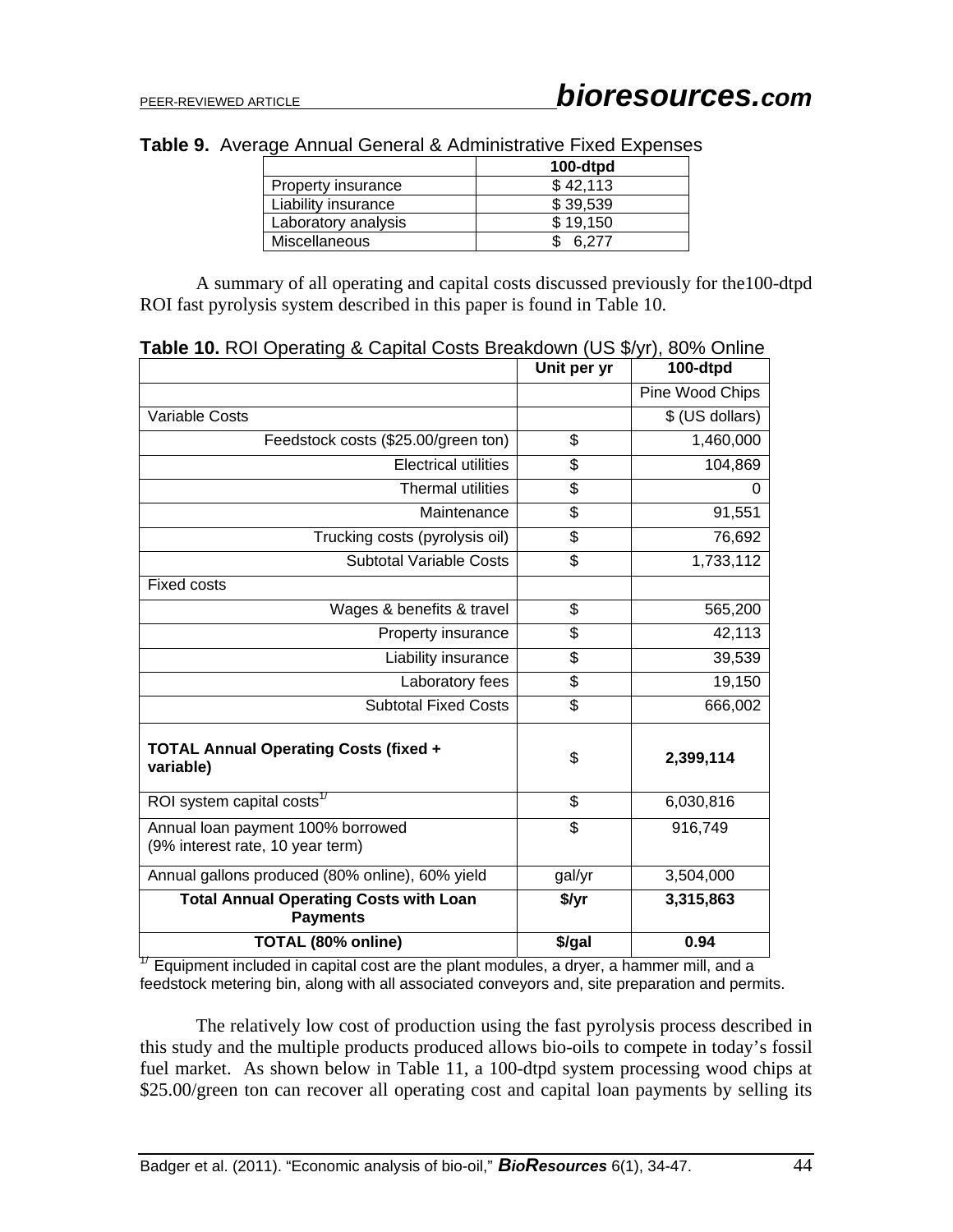products and co-products for \$6.35/MMBtu, assuming 80,000 Btu/gal for pyrolysis oil and 12,000Btu/lb for char. That same company, if paying more than \$6.35/MMBtu for their fossil fuel will save revenue by using pyrolysis oil and the co-products onsite.

|                                                                   | Unit                    | 100-dtpd<br><b>Wood Chips</b> |
|-------------------------------------------------------------------|-------------------------|-------------------------------|
| Operating cost (90% online)                                       | $\frac{f}{f}$           | 2,341,238                     |
| Operating cost + loan payment                                     | $\sqrt[6]{y}$ r         | 3,257,987                     |
| Energy content for pyrolysis oil produced/yr, 90% online          | MMBtu/yr<br>1000 MJ/yr) | 315,360<br>(322, 722)         |
| Energy content for char produced/yr, 90% online                   | MMBtu/yr<br>1000 MJ/yr) | 197,100<br>(207,952)          |
| Subtotal energy content                                           | MMBtu/yr<br>1000 MJ/yr) | 512,460<br>(530,674)          |
| Breakeven sales costs to offset operating cost + loan<br>payments | \$/MMBTU<br>1000 MJ/yr) | 6.35<br>(6.14)                |

**Table 11.** Breakeven Analysis using both Pyrolysis Oil and Char Production Energy Content, 90% online.

Table 12 below lists the products and co-products associated with the 100 dtpd fast pyrolysis system described in this study and their energy-equivalent values. The lower half of the table equates the energy content provided by the pyrolysis oil and char to industrial natural gas, propane and No.2 fuel oil. Pyrolysis oil is considered a substitution for all of these fossil fuels. For example, Table 12 shows that by using the 315,360 BTU/yr (Table 11) of energy provided by the pyrolysis oil, a company could offset their use of 227,697 gallons of No.2 fuel oil. This is a huge energy savings, especially if the company is processing waste products generated onsite.

**Table 12.** Bio-oil Product and Co-product Outputs Processing Wood Chips and Fossil Fuel Equivalents (90% Online)

|               |      | <b>Pyrolysis Oil</b><br><b>Production</b> |          |  | <b>Char Production</b> |          |  | <b>Syngas Production</b> |          |
|---------------|------|-------------------------------------------|----------|--|------------------------|----------|--|--------------------------|----------|
|               |      | gal/yr                                    | MMBTU/yr |  | tons/yr                | MMBTU/yr |  | gal/yr                   | MMBTU/yr |
|               |      | 3,942,000                                 | 315,360  |  | 8,213                  | 197,100  |  | 147,836,667              | 44,348   |
|               |      |                                           |          |  |                        |          |  |                          |          |
|               | Unit | <b>Fuel Substitution Offsets per year</b> |          |  |                        |          |  |                          |          |
| Natural gas   | ft3  | 340,929,730                               |          |  | 213,081,081            |          |  | 47,943,784               |          |
| No.2 Fuel oil | gal  | 227,697                                   |          |  | 142,310                |          |  | 32,020                   |          |
| Propane       | gal  | 1,553,859                                 |          |  | 2,142,391              |          |  | 44,348                   |          |

The Energy Information Administration (EIA)(2010) provided industrial sector fuel prices from 2004-2009: Natural Gas  $$7.81/1000$  ft<sup>3</sup> (\$8.44/MMBTU), No.2 Fuel Oil \$2.12/Gal (\$15.30/MMBtu), and Propane \$1.68/gal (\$18.26/MMBtu). When compared to the breakeven analysis above (\$6.35/MMBTU ROI System) the cost benefits of the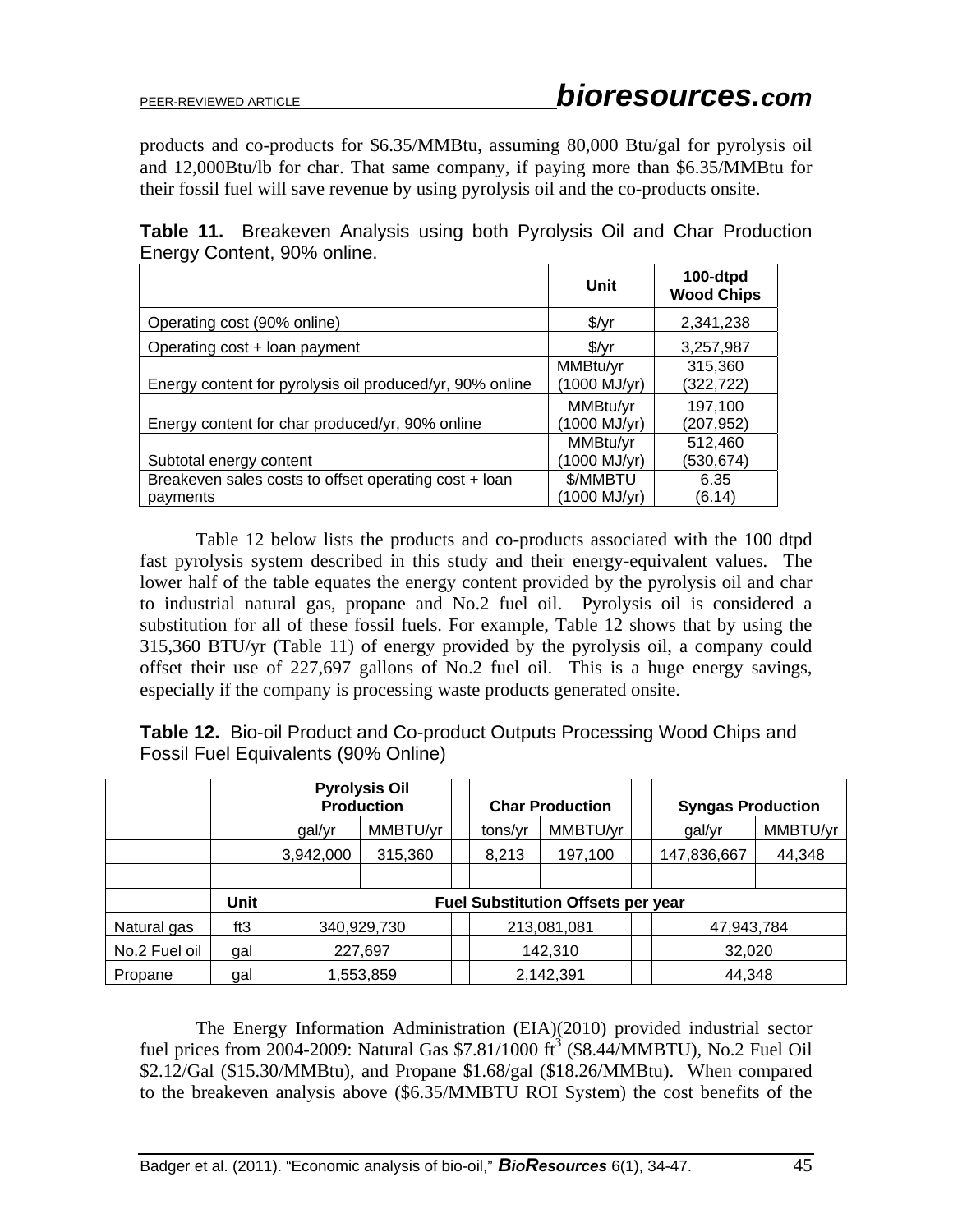ROI system are obvious. Pyrolysis oil with its co-products can compete in today's industrial fossil fuel market without the help of government subsidies. Additional cost benefits such as off-setting waste disposal are not included. Carbon, renewable energy, and tax credits, as well as any other government subsidies are not included in this study. The addition of any of the above would have a very positive impact on the profitability of an ROI system.

## **CONCLUSIONS**

- 1. The ROI 100 dtpd fast pyrolysis transportable plant, pyrolysis oil cost is \$ 0.94/gal
- 2. Capitol cast were determined to be \$6,030,816, with total annual operating cost of \$3,315,863 per year.
- 3. Bio-oil represented 60% by mass of product yield. Char and Syngas yields were 24% and 15%, respectively.
- 4. Feedstock quality has the greatest influence on energy requirements and cost of final product.
- 5. The primary factors that influence the pyrolysis oil yield are the type of feedstock and the cleanliness of the feedstock processes (ash content).
- 6. Feedstock annual cost is \$1,460,000 assuming at purchase price of \$25 per green ton.
- 7. Pyrolysis oil production with its co-products can compete in today's industrial fossil fuel market without the help of government subsidies.
- 8. The cost of bio-oil and char per MMBTU is \$6.35, while the cost of #2 fuel oil, natural gas, and propane are \$15.30, \$7.81, and \$18.26 MMBTU, respectively.
- 9. A 100-drpd transportable system as described in this study can recover all operating and loan payments by selling its products and co-products for \$6.35/MMBtu

## **ACKNOWLEDGMENTS**

This study was funded by the USDA/DOE Biomass Research and Development Program. The authors are grateful for the funding.

## **REFERENCES CITED**

Bridgwater, A., Czernik, S. Diebold, J., Meier, D., Oasmaa, A., Peacocke, C., Piskorz, J., and Radlein, D. (1999). *Fast Pyrolysis of Biomass: A Handbook*. CPL Press. CPL Scientific Publishing Group, UK. 188 pp.

Energy Information Administration (EIA) . 2010. http://www.eia.doe.gov/.

- Gan, J., and Smith, C. T. (2006). "Availability of logging residues and potential for electricity production and carbon displacement in the USA," *Biomass and Bioenergy* 30, 1011-1020.
- Gregoire, C. E., and Bain, R. L. (1994). "Technoeconomic analysis of the production of biocrude from wood," *Biomass and Energy* 7(1-6), 275-283.